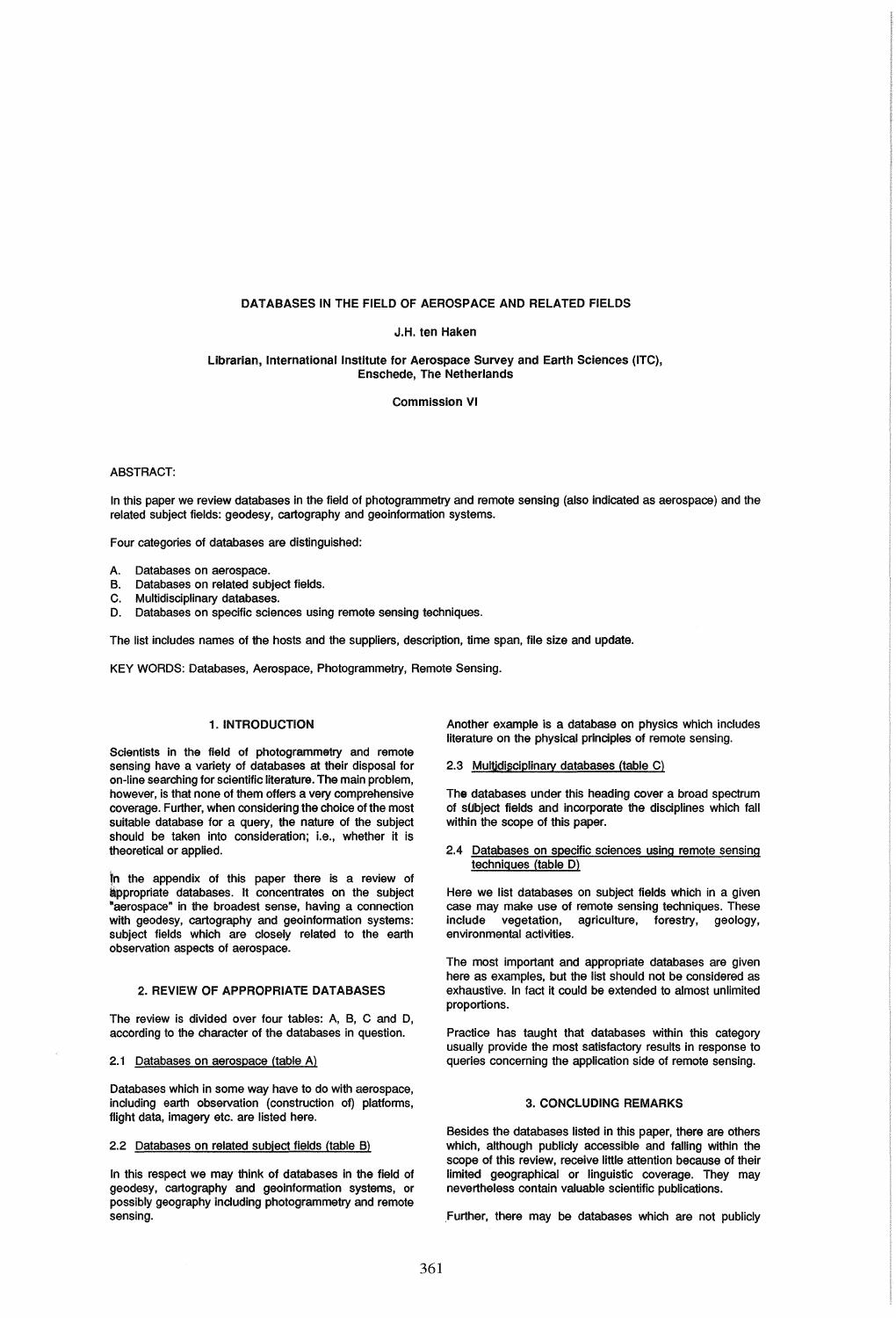accessible and which are only destined for a limited group of users, e.g., for the staff of certain organizations.

Looking at the whole scene of automated information storage and retrieval, we may conclude that much effort worldwide has been invested in various kinds of databases. But, as noted in the Introduction, there is no Single database for the whole field of aerospace. In each individual case of an on-line search it is up to the user to select the most appropriate database or combination of databases. One important advancement is that nowadays the best known hosts offer the possibility of cluster searching, i.e., when starting the retrieval procedure, you may combine some appropriate databases and search them as if they were one single database.

We hope that this paper will help users to make the best choice of databases for an on-line search.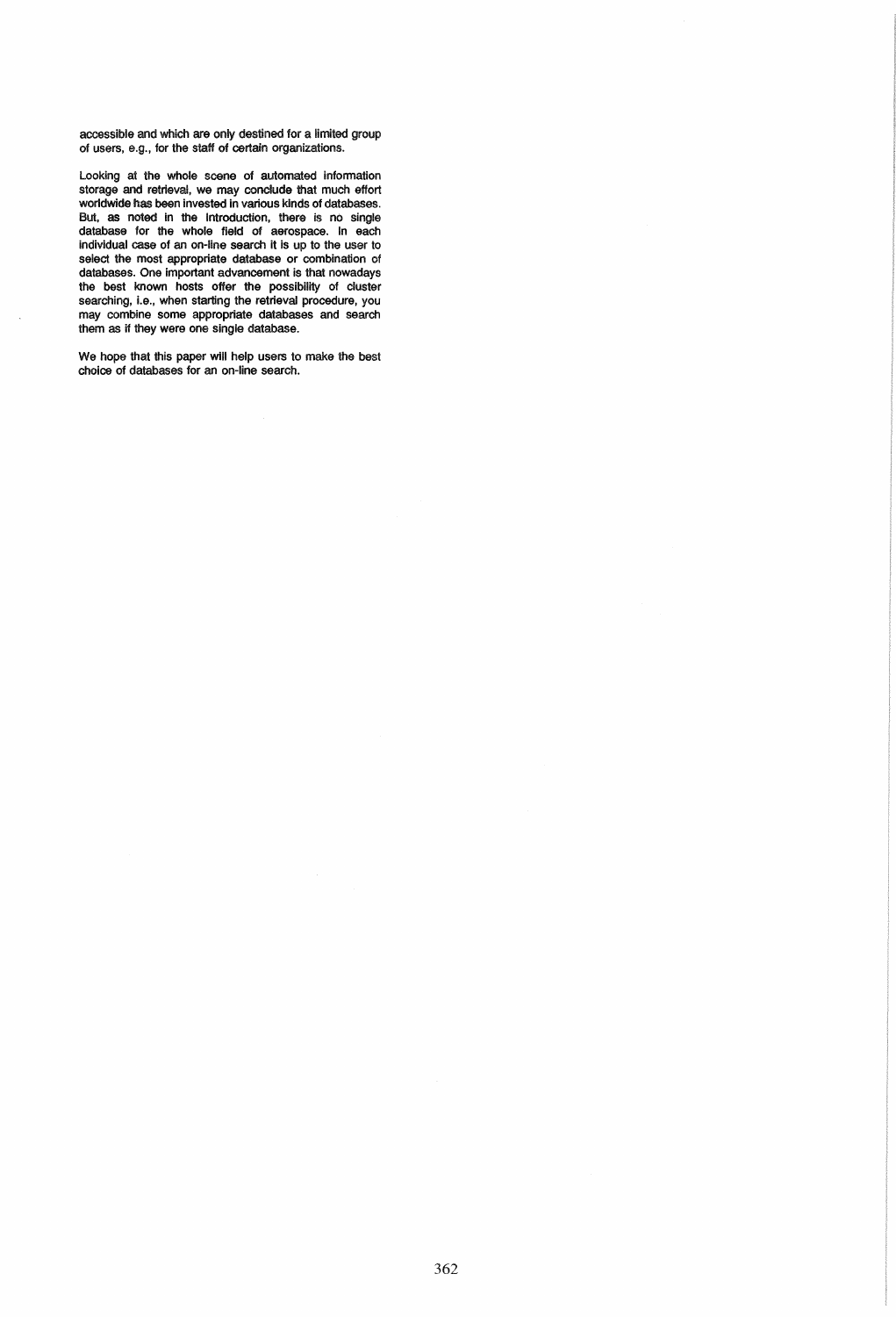### APPENDIX

## Table A: Databases on aerospace

| Database                | <b>Supplier</b>                                                   | Host                                 | <b>Description</b><br>(field coverage, features)                                                                | Time span      | File size<br>(approx.) | Update            |
|-------------------------|-------------------------------------------------------------------|--------------------------------------|-----------------------------------------------------------------------------------------------------------------|----------------|------------------------|-------------------|
| <b>NASA</b>             | <b>NASA</b>                                                       | <b>ESA</b><br><b>DIALOG</b>          | Worldwide literature on the science<br>and technology of space and<br>aeronautics in the broadest sense.        | 1962 - present | 1.800.000              | 5000/monthly      |
| EAD<br>(in development) | <b>ESA</b>                                                        | <b>ESA</b>                           | Unpublished (grey) aerospace<br>literature in Europe.                                                           | 1962 - present | 140.000                | 450/monthly       |
| <b>RESORS</b>           | Horler Information.<br>Ottawa, Canada                             | Horler<br><b>ESA</b><br><b>ORBIT</b> | Remote Sensing; instrumentation,<br>techniques and applications.                                                | 1948 - present | 80.000                 | 450/monthly       |
| Sateldata               | <b>ESA</b>                                                        | <b>ESA</b>                           | Satellite equipment produced in<br>Europe.                                                                      | 1985 only      | 1.064                  | No longer updated |
| Space Glossary          | <b>ESA</b>                                                        | <b>ESA</b>                           | Translations of specialised aerospace<br>terms; English-German-French.                                          | 1984 - 1990    | 4.758                  | No longer updated |
| <b>Space Patents</b>    | <b>ESA</b>                                                        | <b>ESA</b>                           | Patents in the field of space<br>technology.                                                                    | 1984 - 1988    | 2.080                  | No longer updated |
| Space Components        | <b>ESA</b>                                                        | <b>ESA</b>                           | Spacecraft components.                                                                                          | 1970 - 1983    | 11.323                 | No longer updated |
| Spacesoft               | University of<br>Georgia, Athens,<br><b>USA</b>                   | <b>ESA</b>                           | Description of computer programs of<br>interest to the aerospace industry and<br>other high technology sectors. | 1985-1988      | 1.000                  | No longer updated |
| Spaceflight             | Space Flight Data<br>Applications,<br>Schagen,<br>The Netherlands | <b>ESA</b>                           | Overview information on unmanned<br>launch vehicles, unmanned<br>spacecraft and bodies in terrestrial<br>orbit. | 1982 - present | 5.600                  | Monthly           |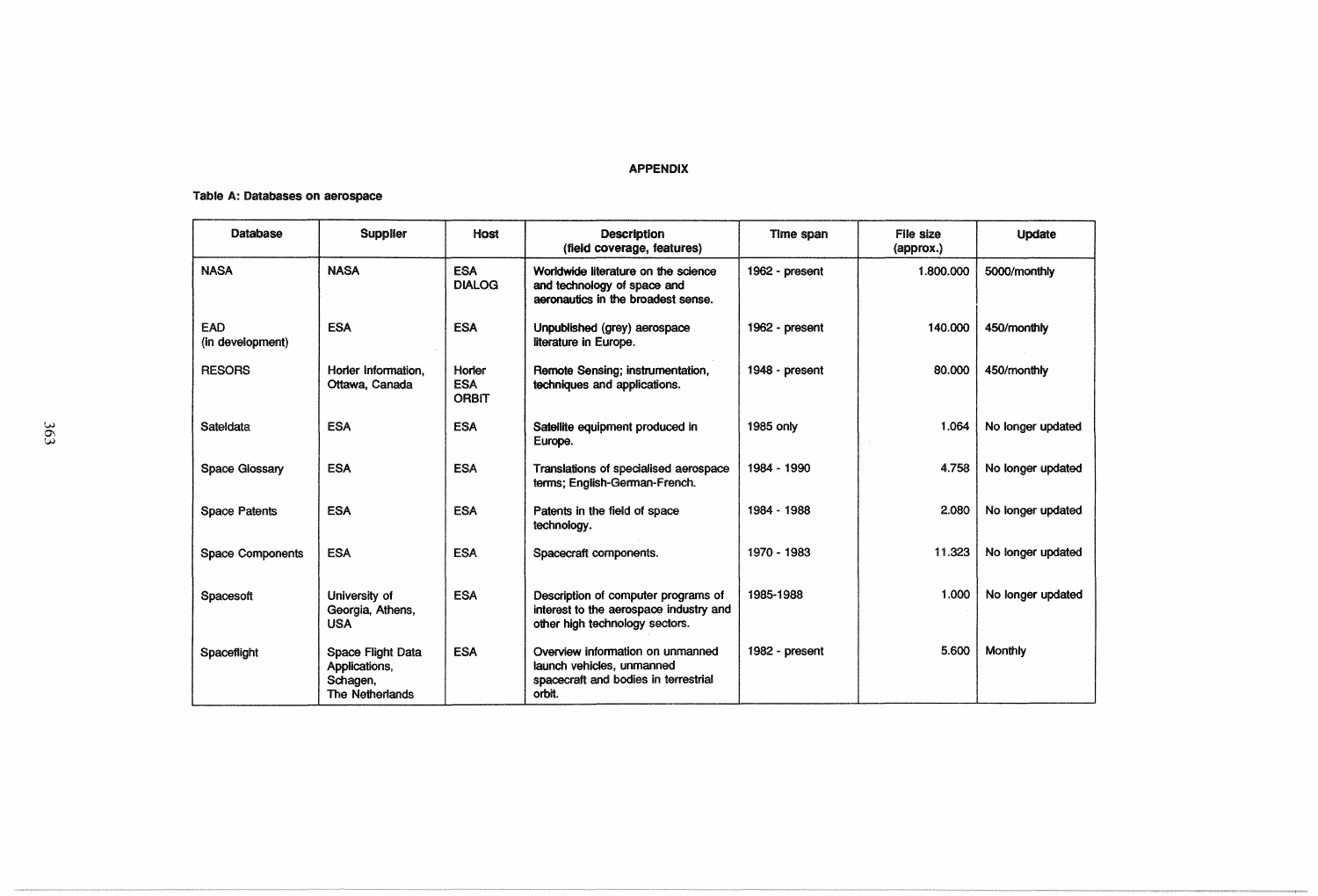| Table A (continued) |  |
|---------------------|--|
|                     |  |

| Database                                                   | Supplier                                               | Host                             | <b>Description</b><br>(field coverage, features)                                                                                                                   | Time span      | File size<br>(approx.) | Update      |
|------------------------------------------------------------|--------------------------------------------------------|----------------------------------|--------------------------------------------------------------------------------------------------------------------------------------------------------------------|----------------|------------------------|-------------|
| Aerospace Daily                                            | McGraw-Hill,<br>Washington DC,<br><b>USA</b>           | <b>ESA</b>                       | Full text information on all aspects of<br>the aerospace industry: worldwide.<br>Equivalent to the "Aerospace Daily<br>Newsletter".                                | 1982 - present | 41.000                 | Daily       |
| Jane's Defense &<br>Aerospace News/<br>Analysis            | Jane's Information<br>Group, Alexandria,<br><b>USA</b> | <b>DIALOG</b>                    | Publications from Jane's, Interavia<br>and DMS: articles that summarize.<br>highlight, and interpret worldwide<br>events in the defense and aerospace<br>industry. | 1982 - present | 82.000                 | Weekly      |
| PTS Aerospace/<br><b>Defense Markets</b><br>and Technology | Predicasts.<br>Cleveland, USA                          | <b>DIALOG</b><br><b>DATASTAR</b> | Fact-filled abstracts and full-text<br>articles covering worldwide aerospace<br>and defense activities.                                                            | 1982 - present | 250.000                | Daily       |
| Flightline                                                 | <b>Reed Business</b><br>Publishing, Sutton,<br>UK.     | <b>ESA</b><br><b>DATASTAR</b>    | All aspects of the international<br>aerospace industry. It is the fulltext<br>equivalent to "Flight International" and<br>"Airline Business".                      | 1988 - present | 25.000                 | 100/weekly  |
| <b>ESA-PID</b>                                             | <b>ESA</b>                                             | <b>ESA</b>                       | Information source for identification.<br>location and overview descriptions of<br>datasets of interest to the earth and<br>space science research community.      | current        | 1.200                  | 50/biweekly |
| <b>LEDA</b>                                                | <b>ESA</b>                                             | <b>ESA</b>                       | Catalogue of imagery of:<br>Landsat (1 to 5), NOAA/TIROS-N,<br>MOS.                                                                                                | 1972 - present | 1.800.000              | 1400/weekly |
| <b>DALI</b>                                                | SPOT Image                                             | <b>SPOT</b><br>Image             | Catalogue of SPOT (1 and 2)<br>imagery.                                                                                                                            | 1986 - present | unknown                | Daily       |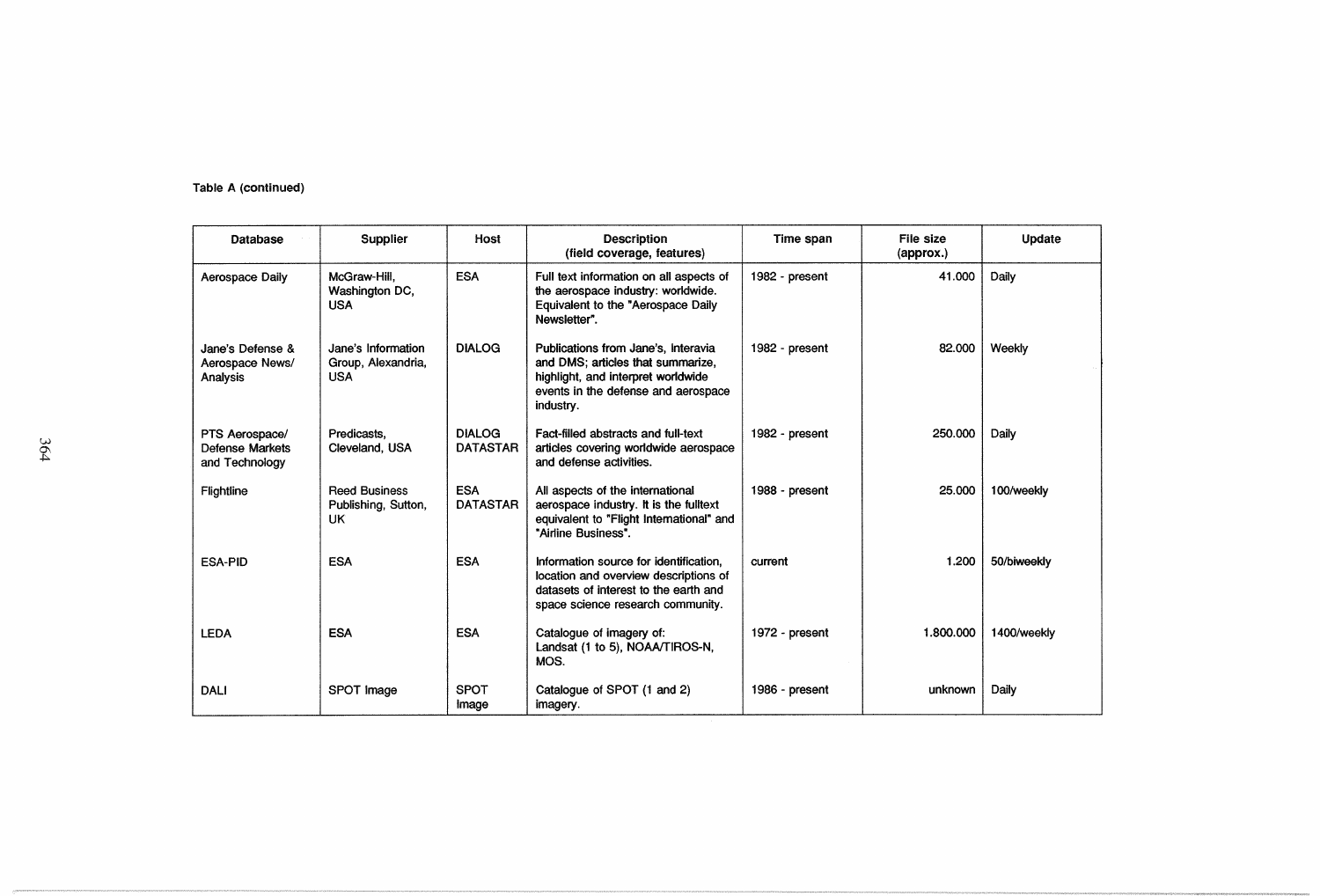| Database        | <b>Supplier</b>                                   | Host                                                                                | <b>Description</b><br>(field coverage, features)                                                                                 | Time span      | File size<br>(approx.) | Update  |
|-----------------|---------------------------------------------------|-------------------------------------------------------------------------------------|----------------------------------------------------------------------------------------------------------------------------------|----------------|------------------------|---------|
| <b>GEOBASE</b>  | GEO Abstracts,<br>Norwich, UK                     | <b>DIALOG</b><br><b>ORBIT</b><br><b>ESA</b><br>(in preparation)                     | Worldwide literature on ecology,<br>geology, physical and human<br>geography, remote sensing,<br>photogrammetry and cartography. | 1980 - present | 400.000                | Monthly |
| <b>INSPEC 2</b> | <b>Inspec Marketing</b><br>Dpt., Stevenage,<br>UK | ESA<br><b>DIALOG</b><br><b>STN</b><br><b>DATASTAR</b><br><b>ORBIT</b><br><b>BRS</b> | Physics, including physical aspects of<br>remote sensing.                                                                        | 1971 - present | 4.000.000              | Weekly  |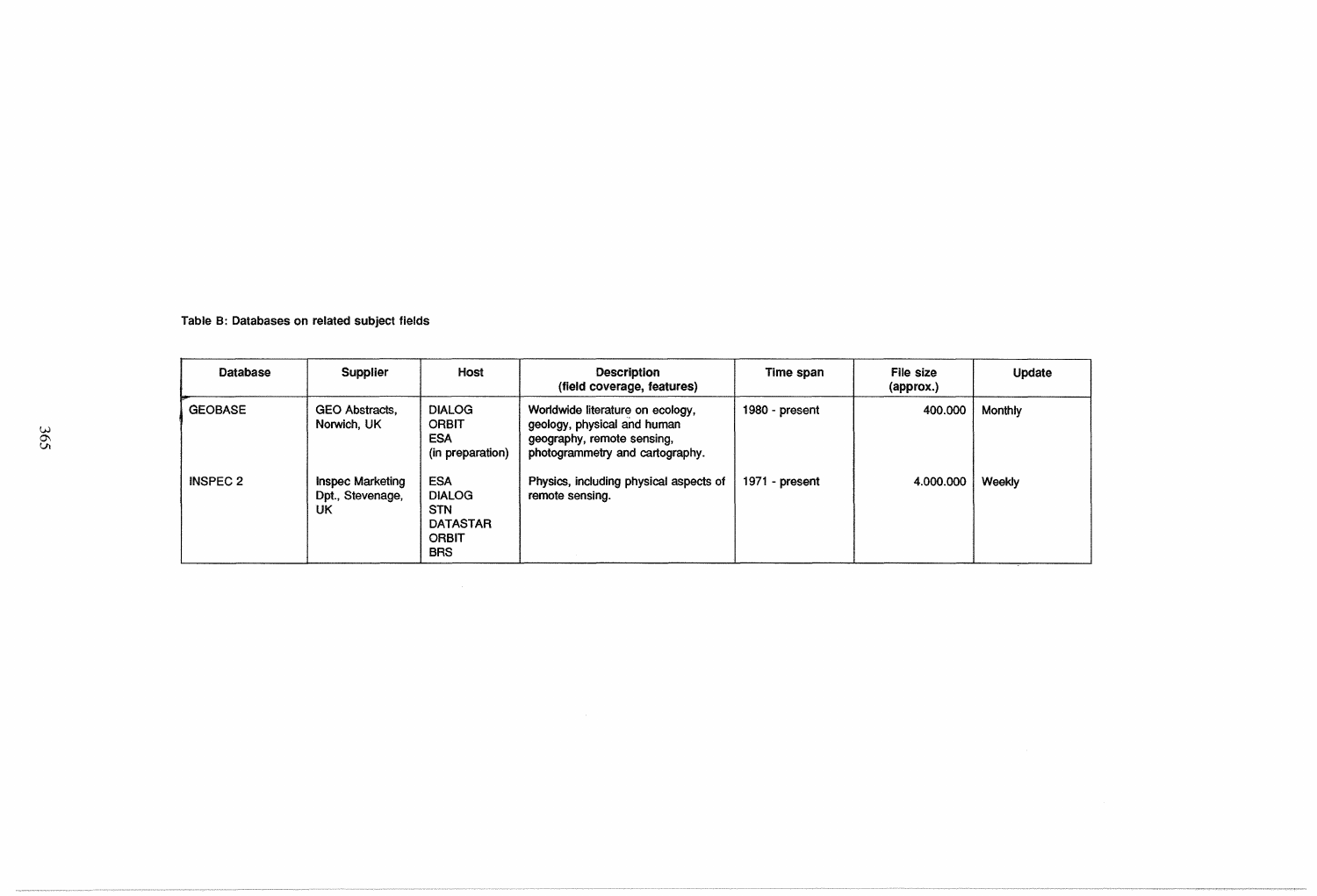# Table C: Multidisciplinary databases

| Database                           | <b>Supplier</b>                                                                                        | Host                                                                                        | <b>Description</b><br>(field coverage, features)                                                                                           | Time span      | File size<br>(approx.) | Update           |
|------------------------------------|--------------------------------------------------------------------------------------------------------|---------------------------------------------------------------------------------------------|--------------------------------------------------------------------------------------------------------------------------------------------|----------------|------------------------|------------------|
| <b>PASCAL</b>                      | <b>INIST-CNRS,</b><br>Vandoeuvre-les-<br>Nancy, France                                                 | <b>ESA</b><br><b>DIALOG</b><br>Questel                                                      | Multidisciplinary.                                                                                                                         | 1973 - present | 8.500.000              | 40.000/monthly   |
| <b>NTIS</b>                        | NTIS, Springfield,<br><b>USA</b>                                                                       | <b>ESA</b><br><b>DIALOG</b><br><b>DATASTAR</b><br><b>INKA</b><br><b>STN</b><br><b>ORBIT</b> | Multidisciplinary: covers report<br>literature from USA.                                                                                   | 1964 - present | 1.600.000              | 2.500/biweekly   |
| <b>Conference Papers</b><br>Index  | Cambridge<br>Information<br>Group, Bethesda,<br><b>USA</b>                                             | <b>ESA</b><br><b>DIALOG</b>                                                                 | Papers presented at scientific and<br>technical conferences and meeting<br>throughout the world.                                           | 1972 - present | 1.500.000              | 10.000/bimonthly |
| <b>World Translations</b><br>Index | International<br>Translations<br>Centre, Delft, The<br>Netherlands and<br><b>INIST-CNRS,</b><br>France | <b>ESA</b>                                                                                  | Translation announcements of<br>literature in all fields of science and<br>technology; from any source<br>language into Western languages. | 1977 - present | 310.000                | 2.500/monthly    |